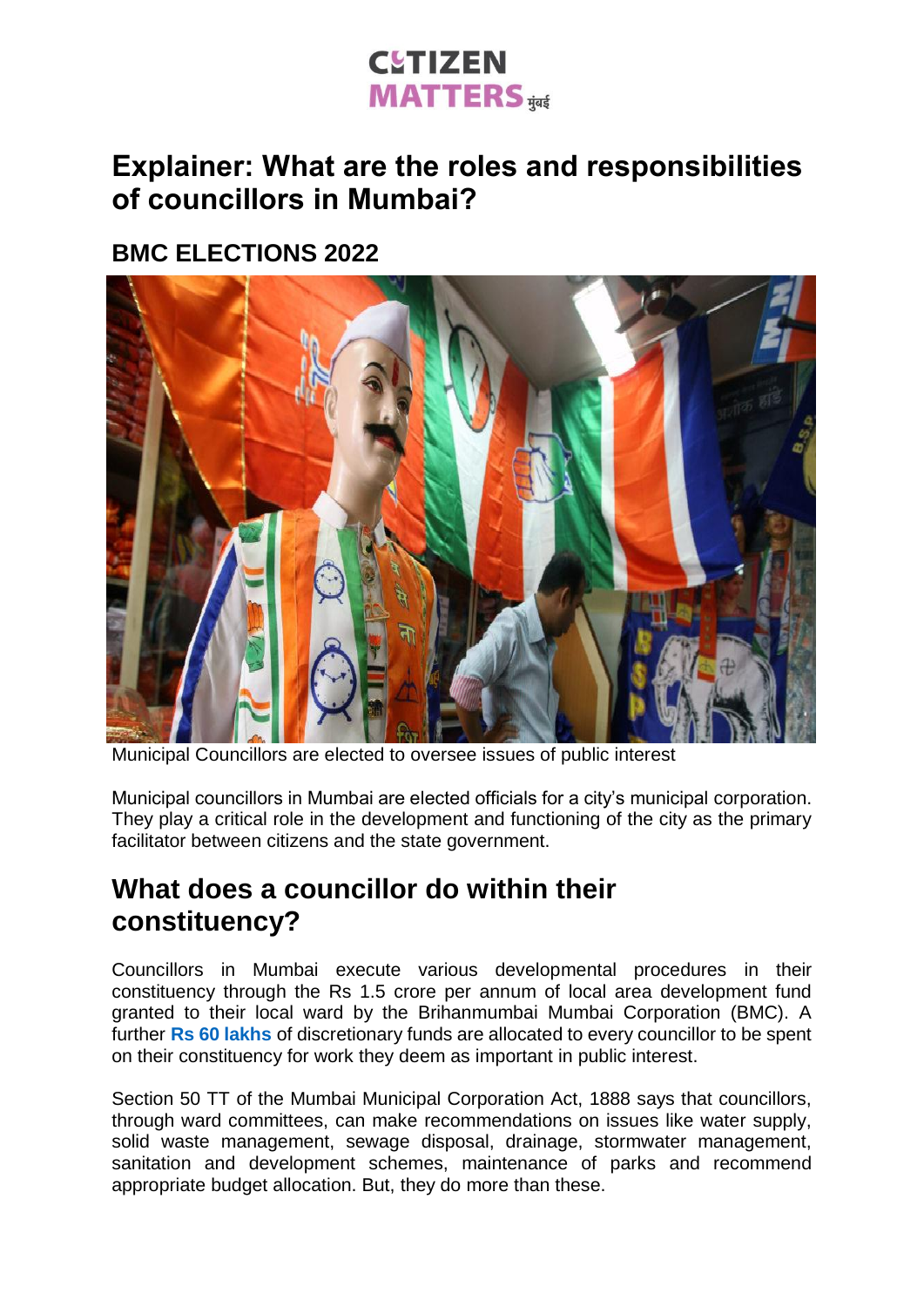A councillor can take up a local issue and demand action at the local ward committee or the corporation level. They can do this through a notice of motion at the corporation level or raise a specific local issue through a point of order. In case civic officials fail to act on a councillor's complaint or fail to resolve public grievances, the councillor has the power to demand an explanation and action from the administrative wing of the BMC by moving an adjournment motion or a simplicitor, where the meeting is adjourned without any discussion.

#### **What do councillors do at the city level?**

The role of councillors is cited as part of the obligatory and discretionary functions of the BMC as mentioned in Section 61 of the MMC Act, 1888. These include functions like planning social and economic development of the city, registration of births and deaths, protection of the environment and ecology, preventing the spread of dangerous diseases, maintaining fire brigade to protect life and property from fire, maintenance of public markets and slaughterhouses, regulations of places for disposal of dead bodies, etc.

They also oversee the functioning of the BMC and frame public policies and decide budgetary allocations through various BMC committees. The BMC has special statutory committees apart from consultative committees to decide and approve finances on areas of education, health, improvement, women and child welfare, tree committee, etc. Councillors also decide on key financial issues in the BMC through the Standing Committee, which decides on financial works **[above](https://timesofindia.indiatimes.com/city/mumbai/babus-netas-cross-swords-in-bmc-development-works-may-be-hit/articleshow/65727651.cms) Rs 50 lakhs**.



Councillors are required to oversee the development of their constituencies through budgetary allocation and the functioning of the BMC

The Standing Committee of the BMC has powers to invite tenders, alter contracts and withdraw funds from the BMC account, which are later ratified in the Corporation meeting, attended by all councillors, held monthly to decide on civic issues.

Councillors also decide on issues of Mumbai's public transport service and electric supply through the Brihanmumbai Electricity Supply and Transport undertaking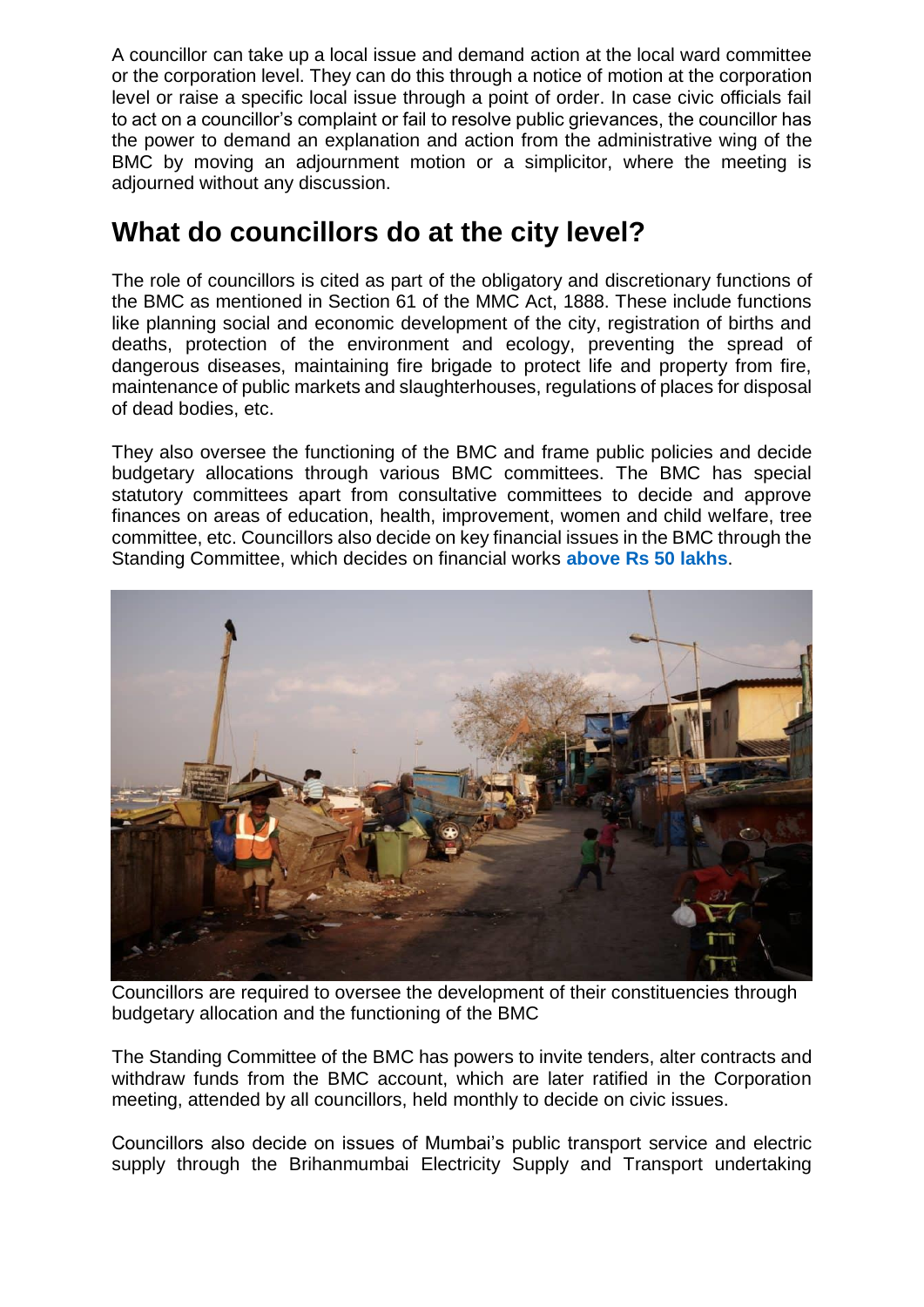(BEST) committee. However, it is through the 17 local ward committees, operating in the 24 local municipal wards, that councillors participate in local issues of their particular constituency. Councillors can get works sanctioned in their local wards up to Rs 5 lakhs from their local ward committees, beyond which the works have to be sent to the municipal corporation for approval.

After councillors are elected, the BMC organises workshops from the All Indian Institute of Local Self-Government for them to understand their roles, as well as those of the BMC. The workshops are also conducted by some political parties, but the onus is entirely on the councillors to learn on the field, according to Asif Zakaria, a threetime Congress councillor from Bandra and twice nominated on the BMC's standing committee. He adds that the role of the councillor is more critical in the development of an area than that of a local member of legislative assembly (MLA) or member of Parliament (MP) because they are the first point of contact between the public and the State and engage with decisions that affect the daily life of citizens.

#### **Challenges with the system**

Since Mumbaikars are slowly becoming more socially active, the role of the councillor in the development of the city is changing. "While it is good to have citizen involvement in civic issues, they often fail to understand the gaps within the system. They expect too much from their councillors, failing to understand that certain provisions cannot be implemented," says Zakaria.

"Councillors have limited powers since their decisions can be overruled by the state government. We have urban local bodies and not urban local governance in Mumbai," says Milind Mhaske, director of Praja Foundation, an NGO working towards accountable governance by raising civic awareness among citizens and the polity.

"Even in a city like Mumbai, the councillors do not have powers to pass the laws that govern them. Frameworks like the Development Plan are conceived at the state government level with the illusion that councillors have been incorporated," explains Nitai Mehta, managing trustee of Praja. The 74th amendment of the Indian Constitution led to the decentralisation of powers to the urban local body and formation of ward committees in Mumbai, but failed to clarify their roles in the development of the city, he says. Nitai alleges that states have deliberately avoided passing on powers to their democratic foot soldiers.

While the framework of governance in Mumbai, as envisioned by the British over a century ago, may have evolved and continues to stay relevant, political observers like Godfrey Pimenta of Watchdog Foundation feel that the quality of the elected representative leaves much to be desired. He finds that political leaders at the top echelons of parties generally tend to usurp credit for work done by councillors and a few constituencies tend to corner chunks of developmental projects. The councillors themselves tend to indulge in unnecessary community outreach like Haldi kumkum (a popular festival for local politicians to connect with the public) or sports tournaments instead of raising critical issues of the city, like the quality of roads and water, owing to which the quality of development in Mumbai suffers. Pimenta also complains that much of the discretionary funds for councillors are spent only in areas within their constituencies where their party base is strong.